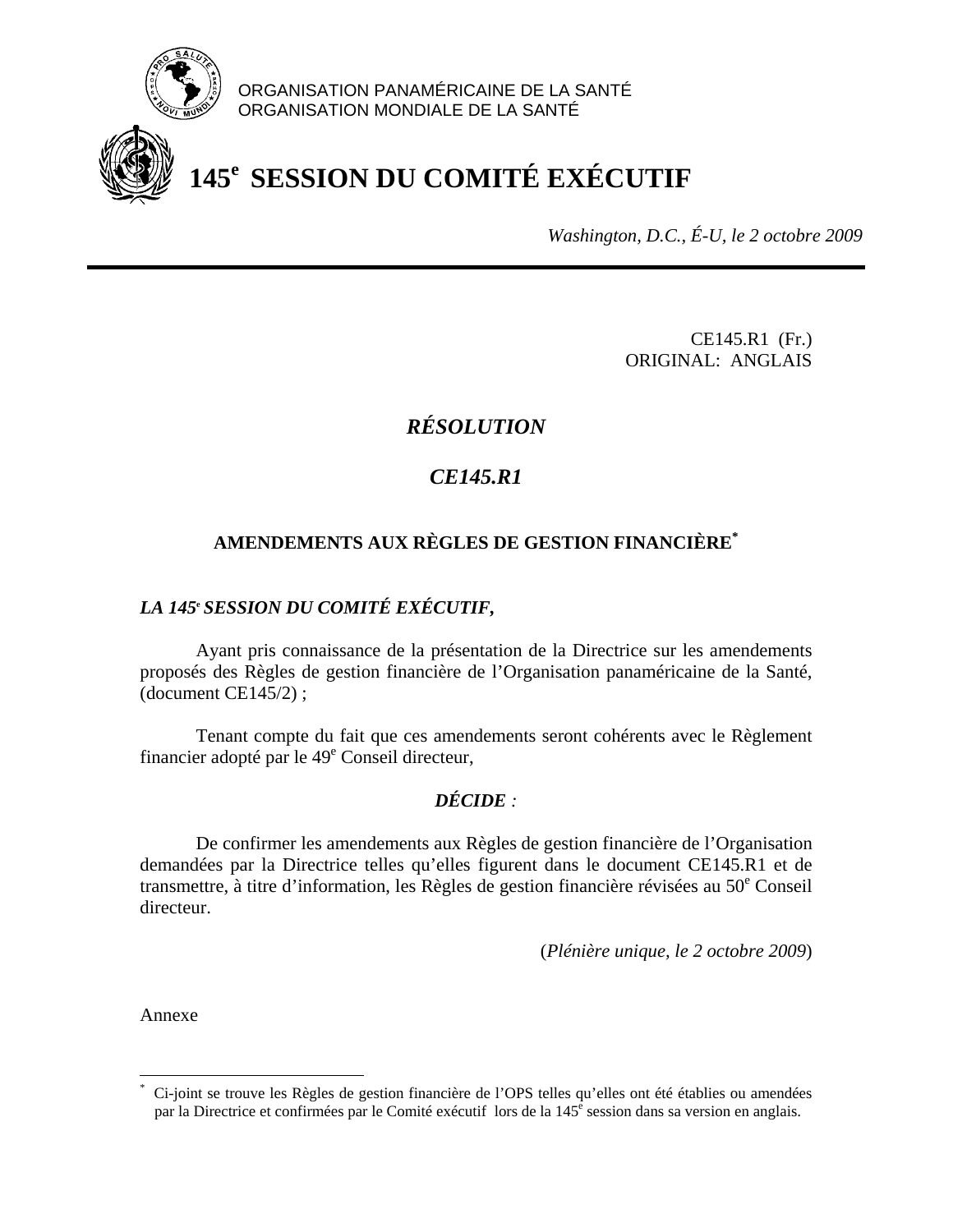# **THE FINANCIAL RULES OF THE PAN AMERICAN HEALTH ORGANIZATION**

# **Rule I—Applicability and Delegation of Authority**

- 101.1 These Financial Rules are established in accordance with Financial Regulation 1.4 and are supported by operational policies, procedures, and accounting manuals reflecting industry best practices.
- 101.2 The Director is responsible to the Pan American Sanitary Conference (hereinafter referred to as "Conference") or the Directing Council for the implementation of the Financial Rules in order to ensure effective financial administration, the exercise of economy and safeguard of the assets of the Organization.
- 101.3 These Rules apply uniformly to all sources of funds and all activities of the Organization unless otherwise stated in these Rules.
- 101.4 Without prejudice to Financial Rule 101.2, the Director may delegate in writing, together with authorization for re-delegation to other officers of the Organization, such authority considered necessary by the Director for the implementation of these Rules including issuance of operational policies and procedures. All designated officers shall be responsible and accountable to the Director for the exercise of any authority delegated to them.

# **Rule II—The Budgetary and Financial Reporting Periods**

(No Rules Established)

# **Rule III—The Program and Budget**

103.1 Biennial Work Plans, including the planned program and budget, will be submitted by each managerial entity for the Director's approval, and will serve as the basis for the program and budget proposals.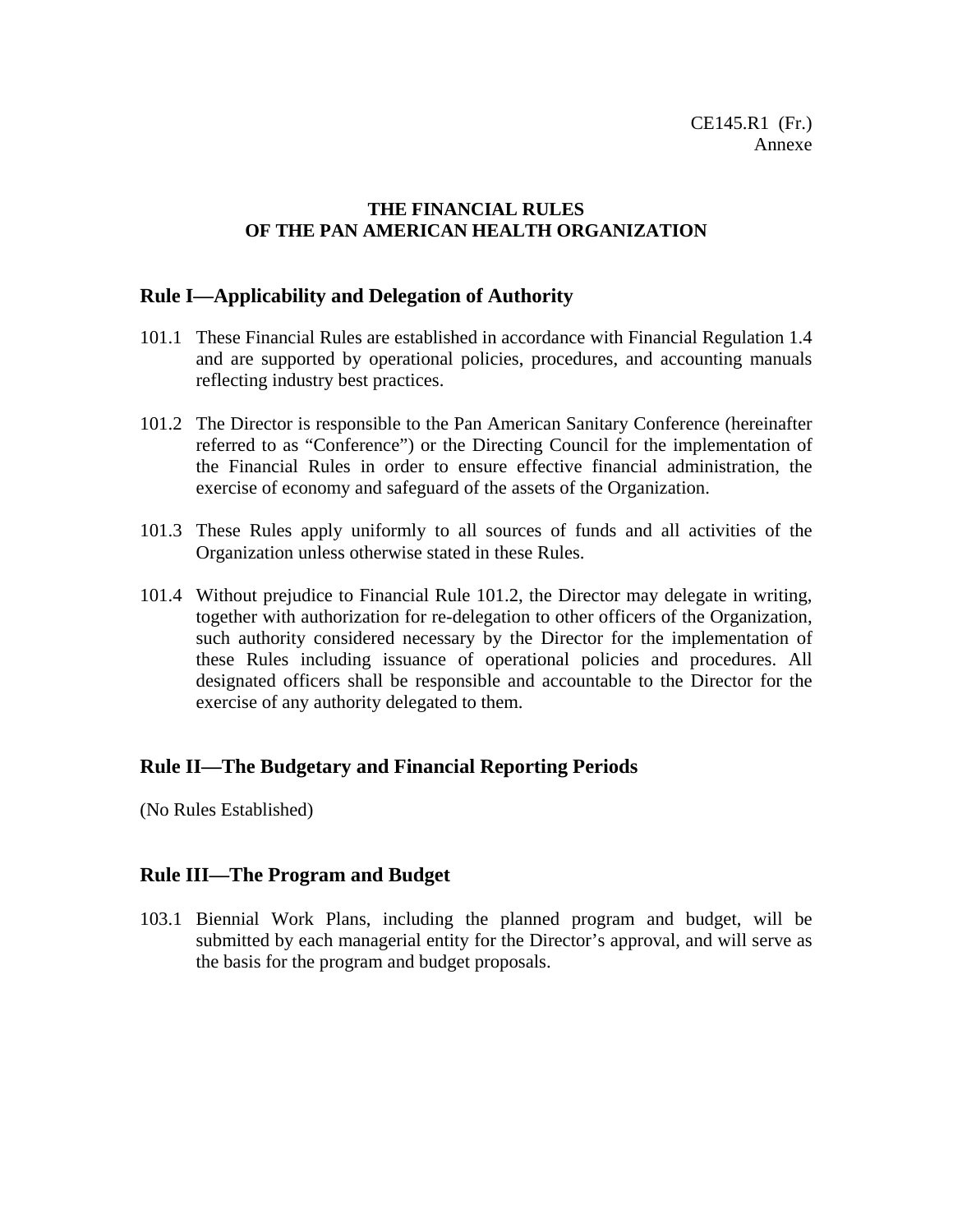# **Rule IV—Regular Budget Appropriations**

- 104.1 The Regular Budget appropriations approved by the Conference or Directing Council constitute a budgetary authority to incur expenses for the purposes for which the appropriations were adopted. The Director may determine the level amount of the appropriations that would be prudent to allocate as budgetary authority for making commitments**,** taking into account the available balance in the Working Capital Fund and other financial resources available to fund the approved Regular Budget appropriations.
- 104.2 Budgetary authority is granted in accordance with levels set by the Director, the appropriation resolution and the policies of the Conference, Directing Council and the Executive Committee.
- 104.3 Designated officers to whom budgetary authority has been granted are accountable to the Director for the correct use of the resources made available.
- 104.4 In order to incur expenses, the designated officers must establish commitments in line with their budgetary authority granted by the Director.
- 104.5 Commitments may only be established by designated officers and must be supported by satisfactory documentation. All activities that create liabilities against the resources of the Organization must be represented by commitments that are established when the liability arises.
- 104.6 Commitments by designated officers may be established only for the purpose indicated and may not exceed the budgetary authority granted.
- 104.7 Proposals for, and revisions to, commitments, including procurement of goods and services, must comply with the Financial Regulations, these Rules, and shall be rejected under the following conditions:
	- (a) funds are not available
	- (b) the procedures of the Organization are not being observed
	- (c) the financial situation of the Organization will be prejudiced
	- (d) the purpose of the proposed commitment is not in the interests of the Organization.
- 104.8 In accordance with Regulation 4.2, and as determined by the Director, the commitments and associated budgetary authority for those goods and services whose delivery was delayed due to unforeseen circumstances shall be carried forward to the subsequent budgetary period. Delivery and payment of these commitments must occur in the first six months of the new budgetary period, and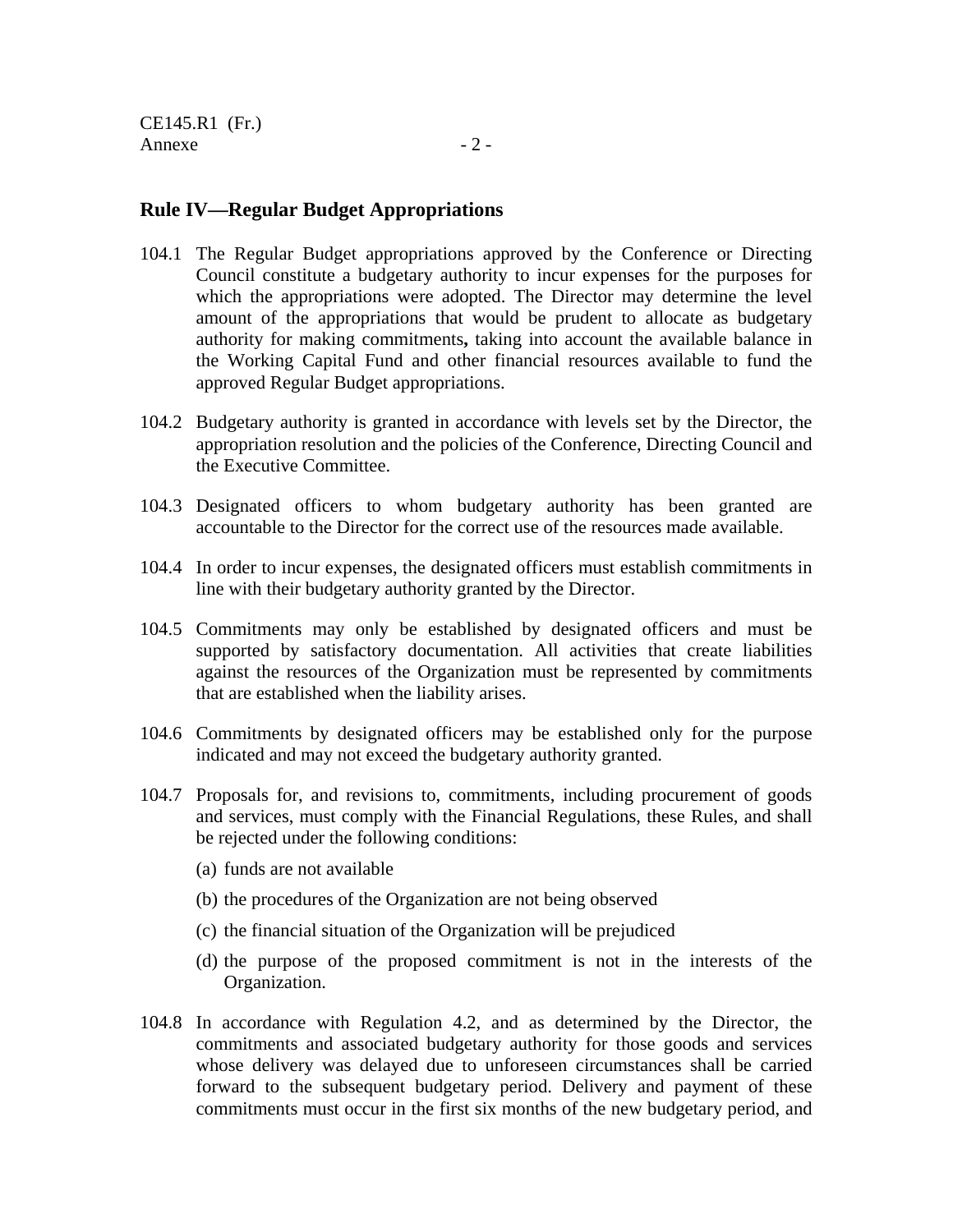will be reported separately within the new program and budget. The balance of any undelivered commitments will be credited to the budgetary surplus of the new budgetary period, and will be available for use in accordance with the applicable Regulations.

#### **Rule V— Provision of Regular Program Budget Funds**

(No Rules Established)

# **Rule VI—Revenue - Assessed Contributions**

- 106.1 The Director shall inform Members of the status of their assessed contributions at least two times per year, immediately following the meetings of the Executive Committee and the Conference or Directing Council.
- 106.2 As set forth in Financial Regulation 6.6, the Director shall determine the acceptability of payment of assessed contributions in currencies other than United States dollars subject to annual approval on a case-by-case basis. The approvals will stipulate any terms and conditions that the Director considers necessary to protect the Organization, including any limits to the amount authorized to be paid in local currency.
- 106.3 Any payments in currencies other than United States dollars that have not received prior approval from the Director, or do not comply with the terms of approval stipulated by the Director may be automatically returned to the relevant Member, and the assessed contribution concerned shall continue to be due and payable.

#### **Rule VII—Working Capital Fund and Internal Borrowing**

- 107.1 In addition to Regular Budget funding requirements, resources may be made available from the Working Capital Fund to finance unforeseeable and extraordinary expenses.
- 107.2 The term "unforeseeable expenses" means expenses arising from, or incidental to, the carrying out of a program in accord with the policies approved by the Conference or the Directing Council, which expenses were not foreseen when the estimates were made.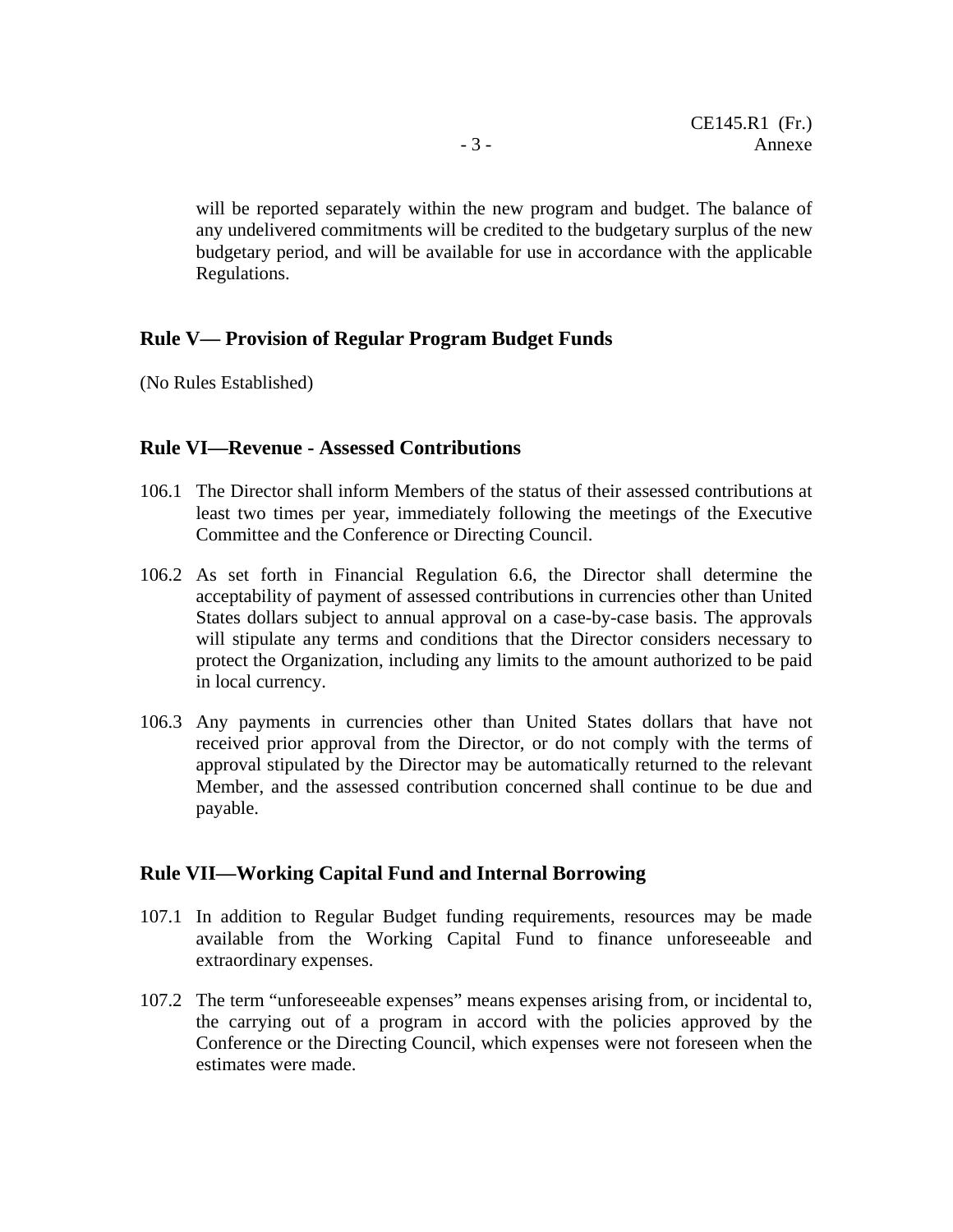107.4 A designated officer shall be responsible for the preparation of information on the status of all commitments relating to unforeseeable and extraordinary expenses to be submitted to the Executive Committee, and shall prepare the supplemental estimates required in connection therewith for submission to the Conference or Directing Council.

# **Rule VIII—Revenue - Other Sources**

- 108.1 Other sources of revenue could include the net result of non-budgetary operational activities including, but not limited to, gains and losses on currency exchange, disposal of fixed assets, rebates, gifts, etc.
- 108.2 All voluntary contributions will be supported by a signed written agreement consistent with these Regulations and Rules, and policies and procedures in effect.
- 108.3 The Director may issue budgetary authority for expenses to be financed from sources other than the Regular Budget in amounts consistent with the terms of the signed written agreement and industry best practices governing cash management. These funds will be administered in accordance with Rules 104.3 to 104.7 unless otherwise stated in these Rules.
- 108.4 Program Support Costs will be levied on all voluntary contributions unless otherwise authorized in writing by the Director.
- 108.5 The standard Service Charge will be levied on procurement funds activities unless otherwise authorized in writing by the Director.

# **Rule IX—Funds**

(No Rules Established)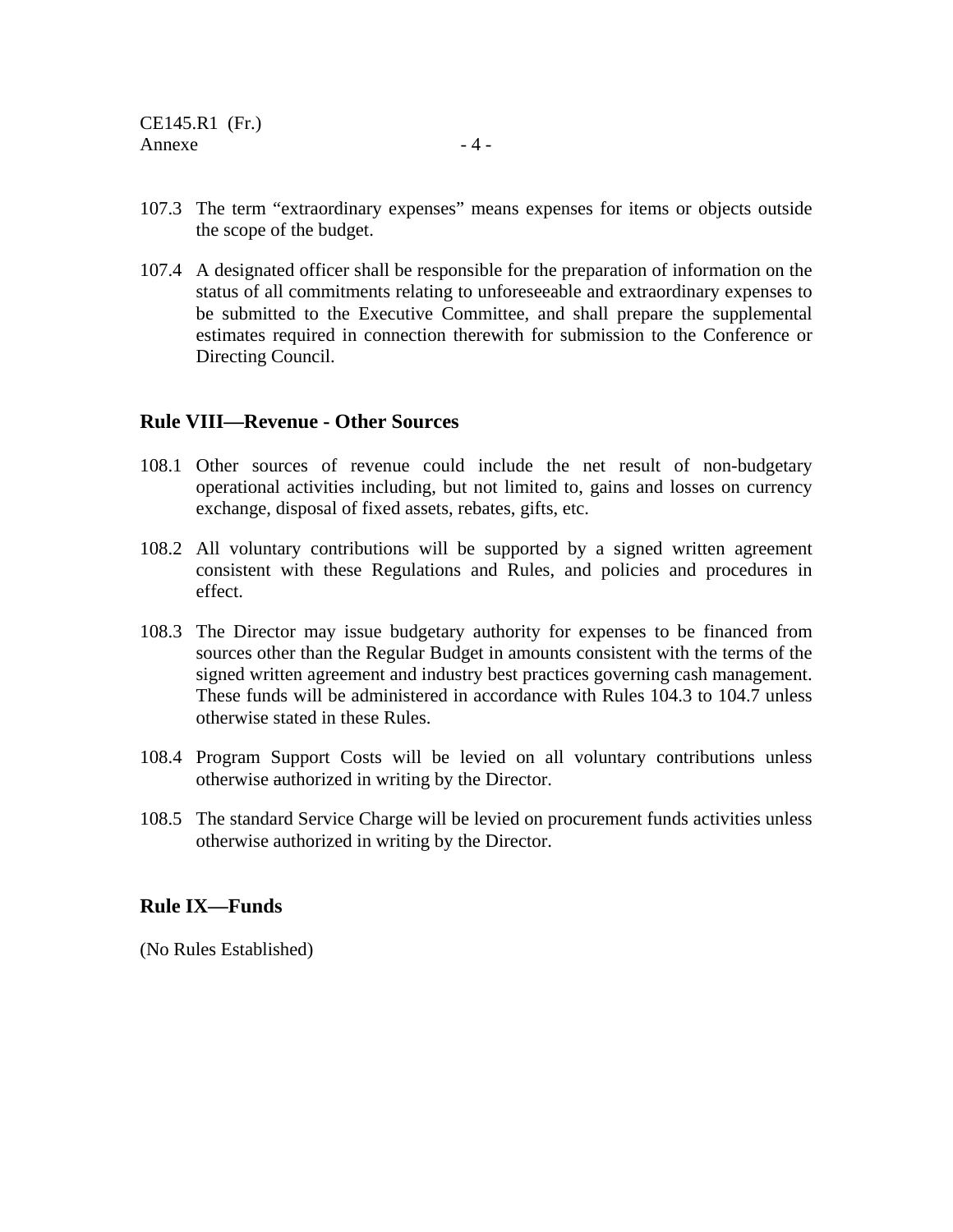#### **Rule X—Custody of Financial Resources**

- 110.1 Financial resources in the custody of the Organization shall only be kept in financial institutions designated by the Director or officers designated by the Director.
- 110.2 The Director of Administration or designated officer shall be responsible for the management of all financial institution accounts including investment and custody accounts.
- 110.3 All financial resources received by the Organization, other than assessed contributions, must be supported by a valid written agreement signed by the Director or designated officer. Otherwise such resources shall be returned to the originating source.

#### **Rule XI—Investments**

- 111.1 Investment policies shall be drawn up in accordance with Financial Regulation 11.1. An Investment Committee, chaired by the Director of Administration, shall assist the Director in formulating these investment policies. The Committee shall determine appropriate investment instruments and maturities, and shall monitor the performance of funds invested. In accordance with Regulation 10.2, the Committee may designate investment managers for the management of any of the financial resources in the custody of the Organization.
- 111.2 No interest shall be payable by the Organization on financial resources deposited with or administered by it unless otherwise requested in advance and authorized in writing by the Director.

#### **Rule XII—Internal Control**

- 112.1 In order to ensure effective internal control within the Organization, in accordance with Financial Regulation XII, the Director shall establish measures, including (i) an internal oversight and evaluation mechanism, (ii) appropriate delegations of authority, (iii) segregation of duties and (iv) other measures that are consistent with industry best practice.
- 112.2 The Director shall designate the officer responsible for establishing and maintaining an adequate internal control of the operations of the Organization as deemed necessary. The internal controls structure shall include: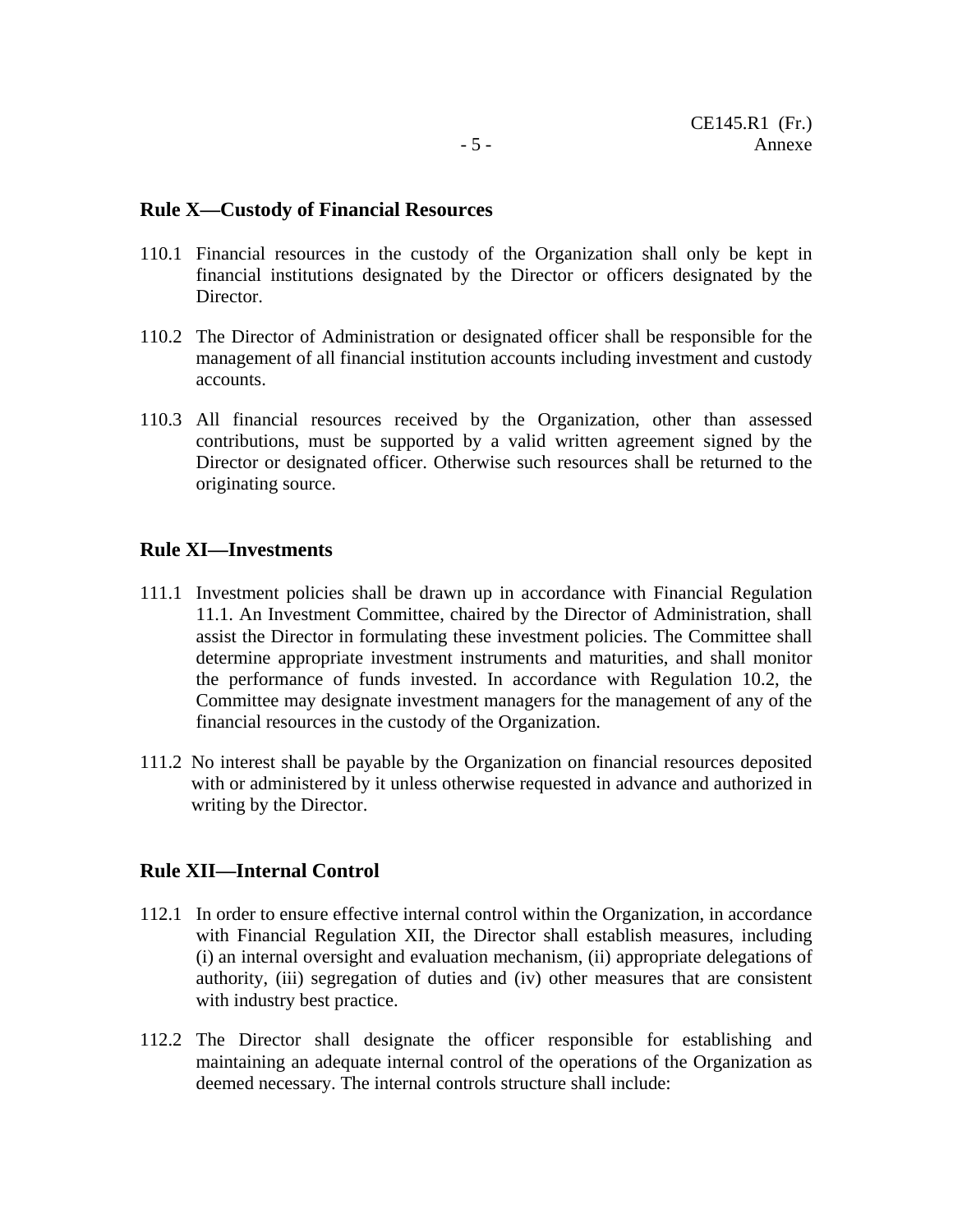- (a) The accomplishment of the strategic objectives and goals in line with the mission of the Organization,
- (b) The efficient and effective administration of resources,
- (c) The compliance with regulations and rules, policies and procedures, and decisions of the Governing Bodies,
- (d) The identification and management of organizational risks,
- (e) The appropriate designation of officers responsible and accountable for conducting the business of the Organization,
- (f) The integrity and reliability of information.

#### Payments

- 112.3 Payments shall not be made in advance except as where otherwise specified in these Rules. Payments shall only be made on the basis of satisfactory supporting documents duly certified by designated officials confirming that in accordance with the terms of the contract, the amount is correct and services have been rendered or delivery has been completed.
- 112.4 Where operationally justified and only on an exceptional basis, contracts or purchase orders may be entered into which require partial payment in advance prior to the delivery of goods or performance of services. Such practice shall be fully documented.
- 112.5 In order for any contract or purchase order to be entered into requiring full payment in advance, the officer requesting such terms shall provide full justification and demonstrate why such payments terms are necessary in the interest of the Organization. All such payment terms shall be subject to approval of the designated officer.
- 112.6 Designated officials may authorize advances to staff members and other persons in connection with the execution of official duties for PAHO and staff entitlements.
- 112.7Designated officers are responsible and accountable for all resources under their control.
- 112.8 Panels of signatories shall be designated by officials authorized by the Director. All payments from the Organization's bank accounts shall be signed by two officials of the appropriate panels. Where deemed necessary, in exceptional circumstances, the officials authorized to designate panels of signatories, may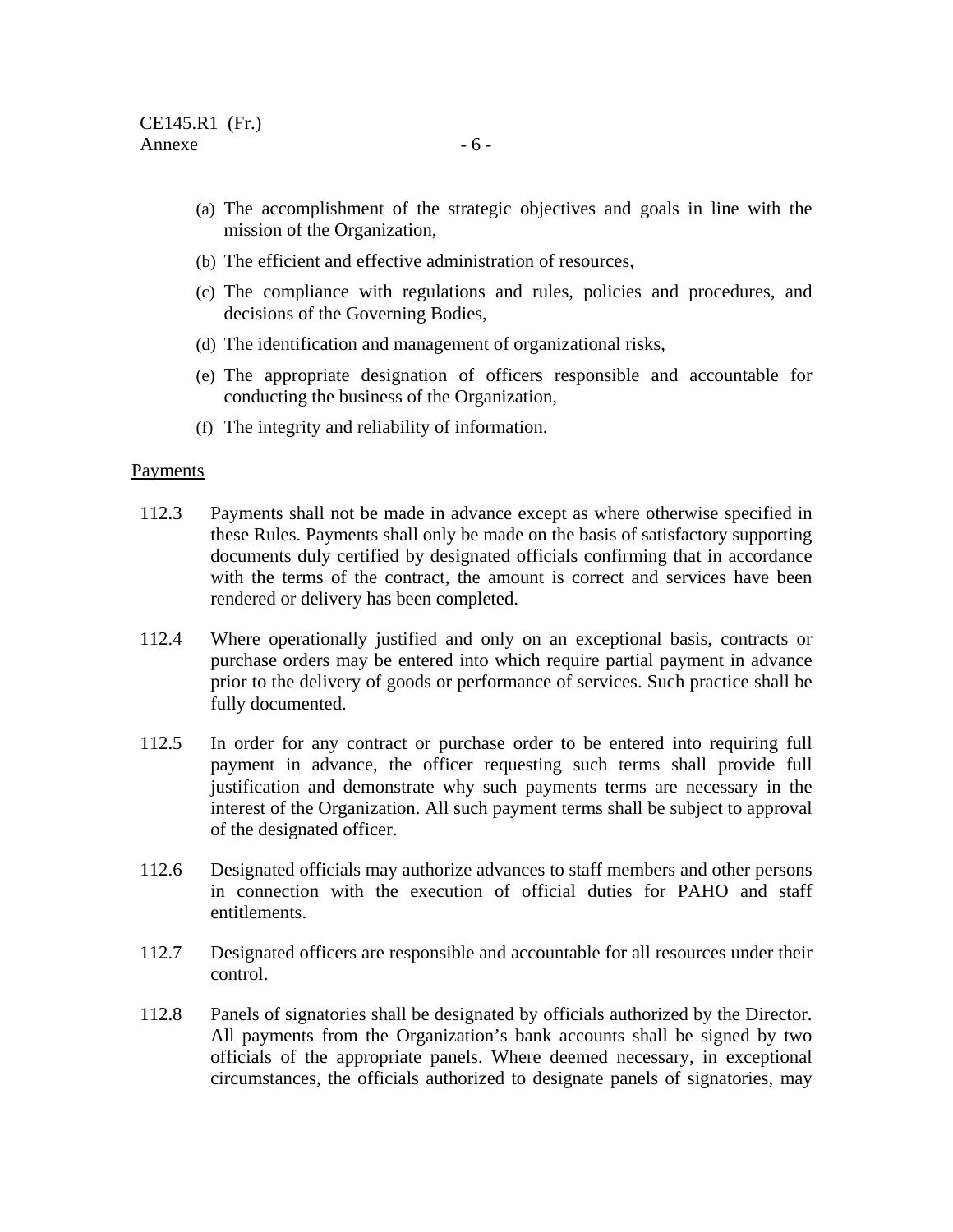authorize the signature of payments by one official only, provided that there are adequate safeguards for the protection of funds.

- 112.9 Comprehensive policies and procedures for core functions must be properly documented, maintained and disseminated across the Organization.
- 112.10 Fixed asset records will be maintained by the designated officer, however acquired and from whatever source, in accordance with applicable policies, procedures and accounting standards.
- 112.11 An annual physical inventory shall be taken of all fixed assets.
- 112.12 The designated officer may declare a fixed asset to be surplus or obsolete if it has no further future economic benefit to the Organization. The disposal of a fixed asset should result in the best possible outcome to the Organization, including the sale, donation or scrapping.
- 112.13 The gain or loss from the disposal of a fixed asset shall be recognized in Other Revenue.
- 112.14 Subject to the provisions of Financial Rule 104.1, goods and services may be provided to governments, specialized agencies, and other international organizations on a reimbursable or reciprocal basis on such terms and conditions as may be prescribed by the Director.
- 112.15 Policies and procedures shall be established, documented, and disseminated for procurement and contracting activities.
- 112.16 Procurement and contracting activities shall be entered into for and on behalf of the Organization only by duly authorized officers.
- 112.17 All purchases and other contracts shall be made on the basis of competitive bids, except when otherwise authorized by the Chief of Administration.
- 112.18 Contracts are normally awarded to the lowest bidder. However, where it is considered to be in the interests of the Organization, the acceptance of a bid other than the lowest, or the rejection of all bids may be authorized by the designated officer.

#### **Rule XIII—Accounts and Financial Statements**

113.1 The accounts shall comprise a consolidated general ledger of the Organization, subsidiary ledgers and auxiliary systems, which shall include all financial and budgetary transactions of the financial period to which they relate, in accordance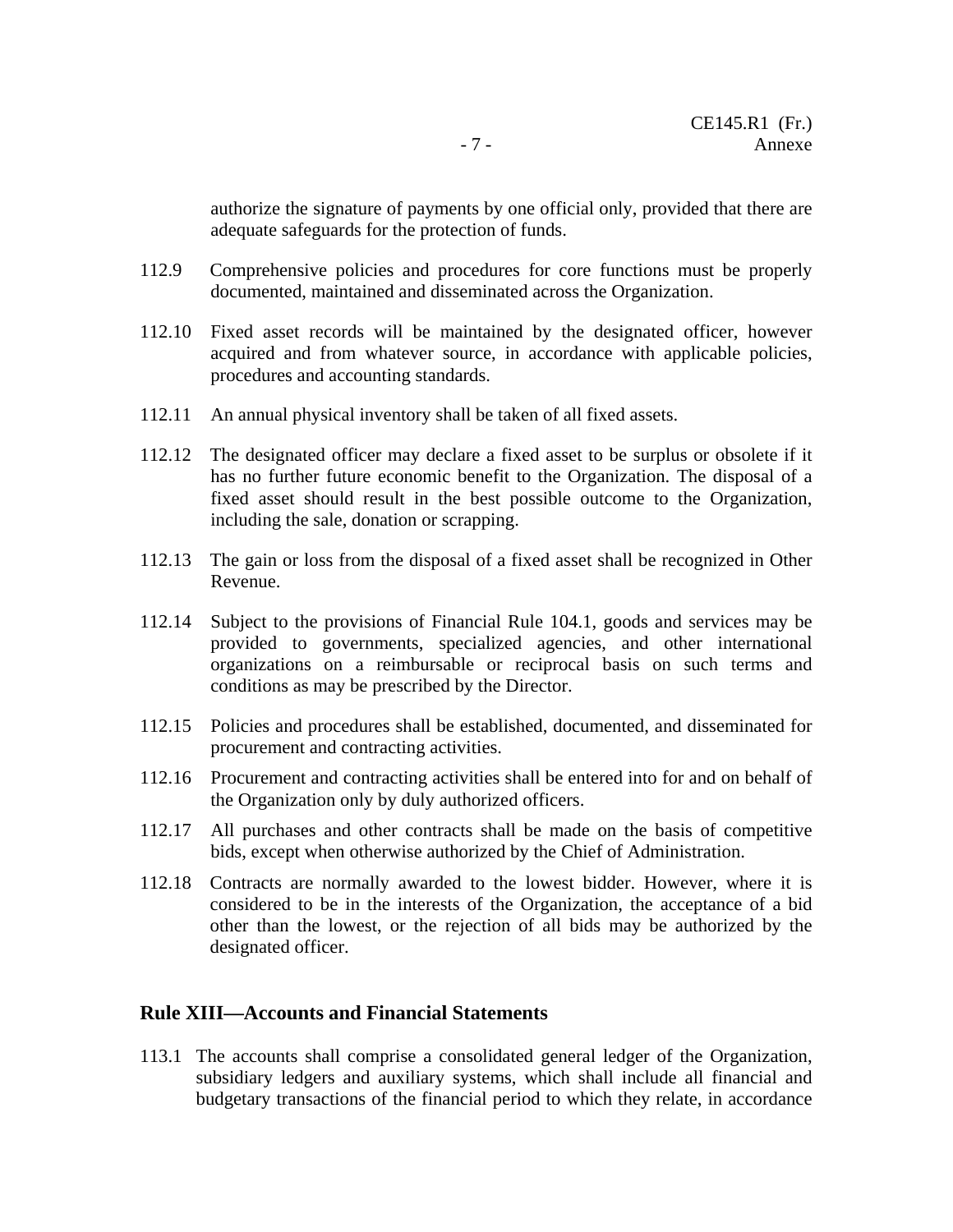with the accounting standards adopted by the Conference or the Directing Council. All official financial reporting shall be prepared from these accounts.

- 113.2 Subject to Financial Rule 101.3 and in line with accounting standards, the Director shall determine those entities administered by the Organization that shall be authorized to maintain their own accounting records, and which shall be reported periodically within the financial statements of the Organization.
- 113.3 All financial transactions and statements shall be supported by documentation to be retained as an integral part of the official records of the Organization for the period prescribed by industry best practice.
- 113.4 The Director shall submit financial statements, taken from the accounts referred to in Financial rule 113.1 to the Executive Committee for review and comment within the timeframe stipulated in the corresponding Rules of Procedure following the financial reporting period covered. The Executive Committee will subsequently forward the document to the Conference or the Directing Council. The statements shall be prepared in accordance with the accounting standards adopted by the Conference or the Directing Council, the Financial Regulations and these Rules, and shall include such other information as may be necessary to indicate the financial position of the Organization.
- 113.5 The financial statements shall also disclose any ex-gratia payments and any losses as a result of theft or fraud which have occurred during the financial reporting period.

# **Rule XIV—External Audit**

114.1 The appointment process of the External Auditor by the Conference or the Directing Council must be based on professional criteria to ensure independence, objectivity and compliance with standards and best practices.

# **Rule XV—Resolutions involving Expenses**

115.1 Notwithstanding Regulations 15.1 and 15.2, the Director may finance unforeseeable and extraordinary expenses from the Working Capital Fund in accordance with Financial Regulation 7.4 or from other sources of funds consistent with the terms and conditions of those funds.